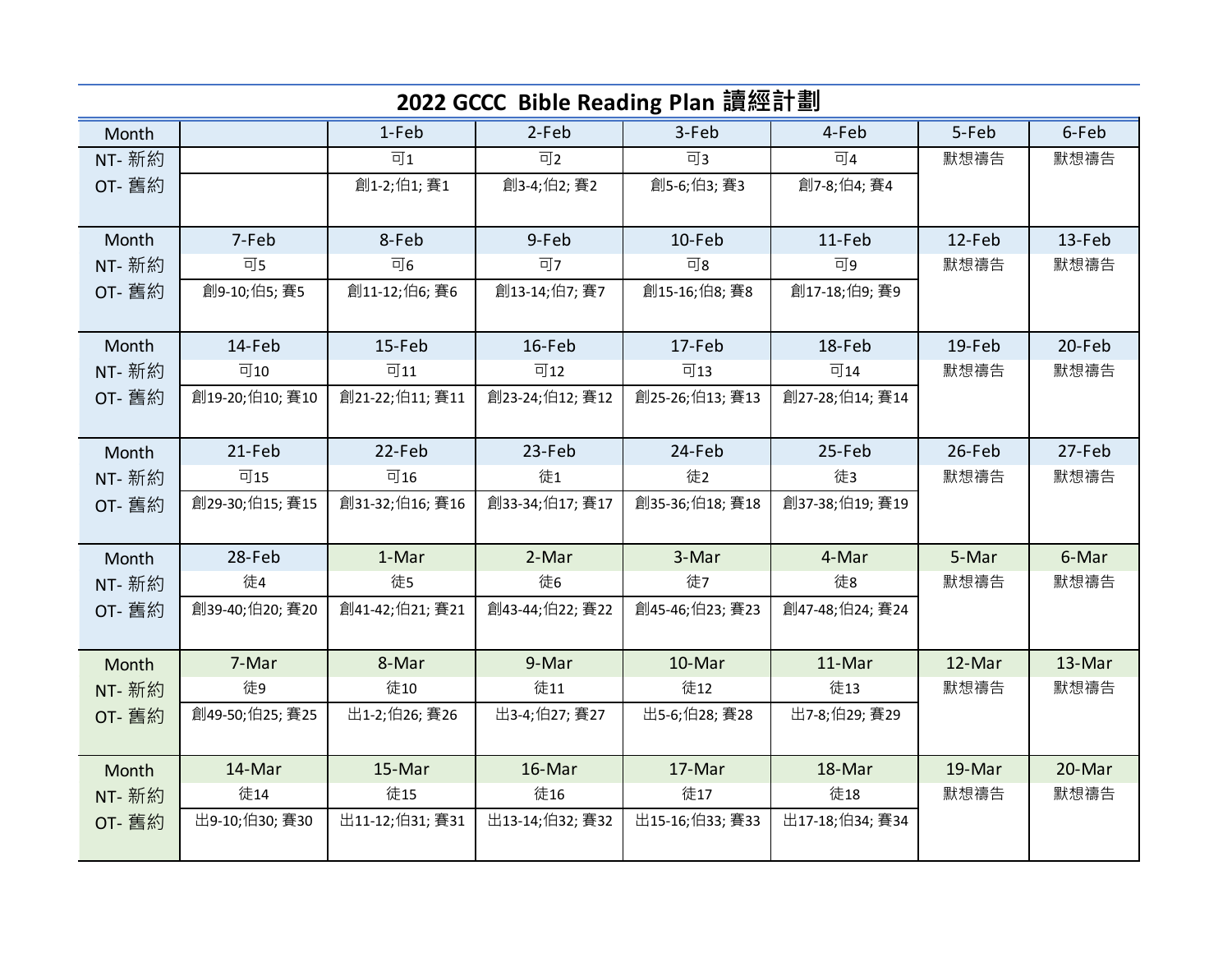| Month        | 21-Mar          | 22-Mar          | 23-Mar          | 24-Mar          | 25-Mar          | 26-Mar    | 27-Mar |
|--------------|-----------------|-----------------|-----------------|-----------------|-----------------|-----------|--------|
| NT- 新約       | 徒19             | 徒20             | 徒21             | 徒22             | 徒23             | 默想禱告      | 默想禱告   |
| OT- 舊約       | 出19-20;伯35; 賽35 | 出21-22;伯36; 賽36 | 出23-24;伯37; 賽37 | 出25-26;伯38; 賽38 | 出27-28;伯39; 賽39 |           |        |
| Month        | 28-Mar          | 29-Mar          | 30-Mar          | 31-Mar          | 1-Apr           | 2-Apr     | 3-Apr  |
| NT- 新約       | 徒24             | 徒25             | 徒26             | 徒27             | 徒28             | 默想禱告      | 默想禱告   |
| OT- 舊約       | 出29-30;伯40; 賽40 | 出31-32;伯41; 賽41 | 出33-34;伯42; 賽42 | 出35-36;詩1; 賽43  | 出37-38;詩2; 賽44  |           |        |
| <b>Month</b> | 4-Apr           | 5-Apr           | 6-Apr           | 7-Apr           | 8-Apr           | 9-Apr     | 10-Apr |
| NT- 新約       | 來1              | 來2              | 來3              | 來4              | 來5              | 默想禱告      | 默想禱告   |
| OT- 舊約       | 出39-40;詩3; 賽45  | 利1-2;詩4; 賽46    | 利3-4;詩5; 賽47    | 利5-6;詩6; 賽48    | 利7-8;詩7; 賽49    |           |        |
| Month        | 11-Apr          | 12-Apr          | 13-Apr          | 14-Apr          | 15-Apr          | 16-Apr    | 17-Apr |
| NT- 新約       | 來6              | 來7              | 來8              | 來9              | 來10             | 默想禱告      | 默想禱告   |
| OT- 舊約       | 利9-10;詩8; 賽50   | 利11-12;詩9; 賽51  | 利13-14;詩10; 賽52 | 利15-16;詩11; 賽53 | 利17-18;詩12; 賽54 |           |        |
| <b>Month</b> | 18-Apr          | 19-Apr          | 20-Apr          | 21-Apr          | 22-Apr          | 23-Apr    | 24-Apr |
| NT- 新約       | 來11             | 來12             | 來13             | 加1              | 加2              | 默想禱告      | 默想禱告   |
| OT- 舊約       | 利19-20;詩13; 賽55 | 利21-22;詩14; 賽56 | 利23-24;詩15; 賽57 | 利25-26;詩16; 賽58 | 利27;詩17; 賽59    |           |        |
| <b>Month</b> | 25-Apr          | 26-Apr          | 27-Apr          | 28-Apr          | 29-Apr          | 30-Apr    | 1-May  |
| NT- 新約       | 加3              | 加4              | 加5              | 加6              | 雅1              | 默想禱告      | 默想禱告   |
| OT- 舊約       | 民1-2;詩18; 賽60   | 民3-4;詩19; 賽61   | 民5-6;詩20; 賽62   | 民7-8;詩21; 賽63   | 民9-10;詩22; 賽64  |           |        |
| Month        | 2-May           | 3-May           | 4-May           | 5-May           | 6-May           | 7-May     | 8-May  |
| NT- 新約       | 雅2              | 雅3              | 雅4              | 雅5              | $\star$ 1       | 默想禱告      | 默想禱告   |
| OT- 舊約       | 民11-12;詩23; 賽65 | 民13-14;詩24; 賽66 | 民15-16;詩25; 耶1  | 民17-18;詩26;耶2   | 民19-20;詩27;耶3   |           |        |
| Month        | 9-May           | 10-May          | 11-May          | 12-May          | $13$ -May       | $14$ -May | 15-May |
| NT- 新約       | 太2              | 太3              | 太4              | 太5              | 太6              | 默想禱告      | 默想禱告   |
| OT- 舊約       | 民21-22;詩28;耶4   | 民23-24;詩29;耶5   | 民25-26;詩30;耶6   | 民27-28;詩31; 耶7  | 民29-30;詩32;耶8   |           |        |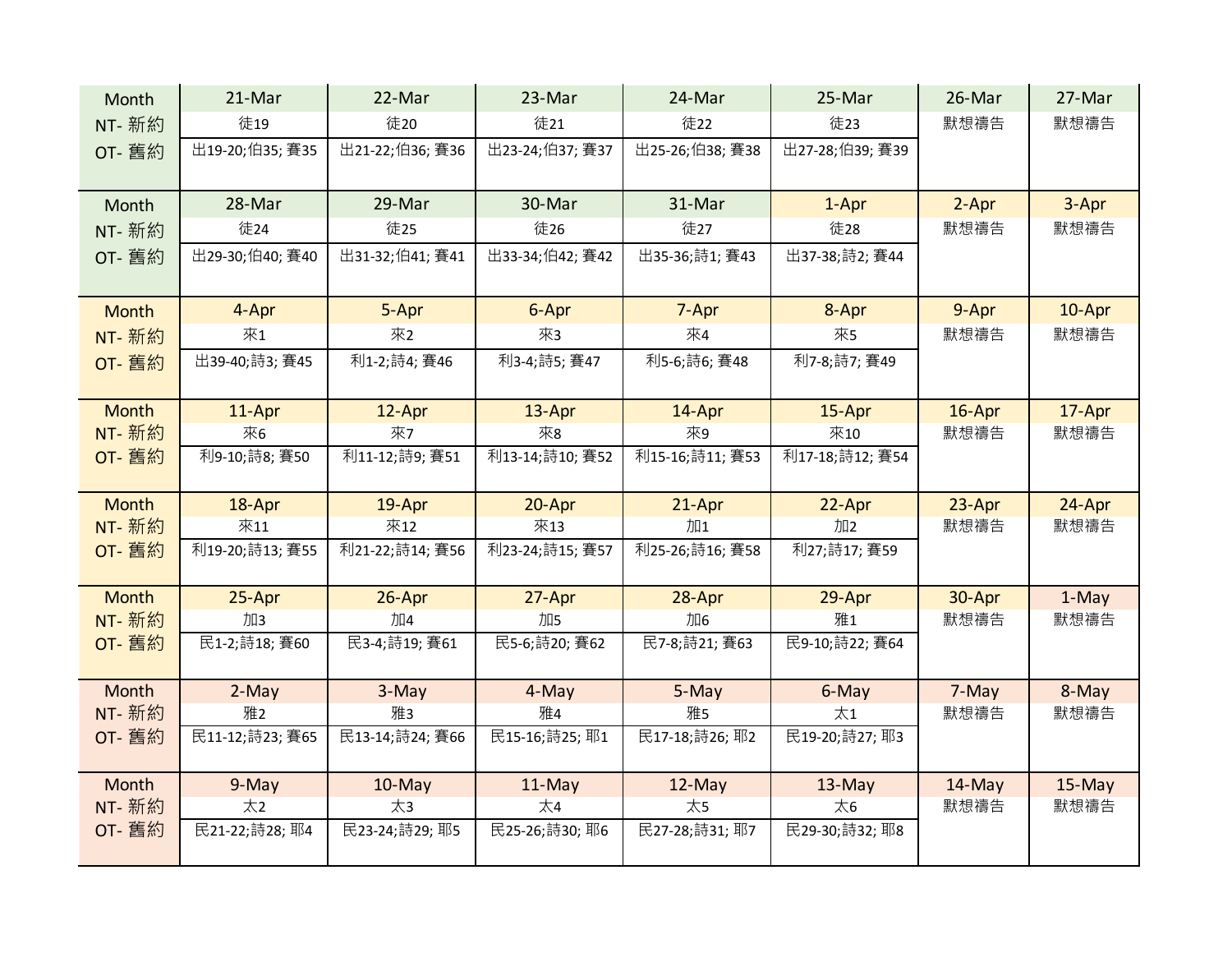| Month         | $16$ -May      | 17-May          | 18-May         | $19$ -May            | $20$ -May       | $21$ -May  | 22-May     |
|---------------|----------------|-----------------|----------------|----------------------|-----------------|------------|------------|
| NT- 新約        | 太7             | 太8              | 太9             | $\pm$ 10             | $\pm$ 11        | 默想禱告       | 默想禱告       |
| OT- 舊約        | 民31-32;詩33;耶9  | 民33-34;詩34;耶10  | 民35-36;詩35;耶11 | 申1-2;詩36;耶12         | 申3-4;詩37; 耶13   |            |            |
|               |                |                 |                |                      |                 |            |            |
| Month         | $23-May$       | 24-May          | $25-May$       | $26$ -May            | 27-May          | 28-May     | 29-May     |
| NT- 新約        | 太12            | 太13             | 太14            | 太15                  | 太16             | 默想禱告       | 默想禱告       |
| OT- 舊約        | 申5-6;詩38;耶14   | 申7-8;詩39;耶15    | 申9-10;詩40; 耶16 | 申11-12;詩41; 耶17      | 申13-14;詩42; 耶18 |            |            |
|               |                |                 |                |                      |                 |            |            |
| Month         | 30-May         | 31-May          | $1-Jun$        | $2-Jun$              | $3 - Jun$       | 4-Jun      | 5-Jun      |
| NT- 新約        | 太17            | 太18             | 太19            | $\overline{\chi}$ 20 | 太21             | 默想禱告       | 默想禱告       |
| OT- 舊約        | 申15-16;詩43;耶19 | 申17-18;詩44;耶20  | 申19-20;詩45;耶21 | 申21-22;詩46; 耶22      | 申23-24;詩47; 耶23 |            |            |
|               |                |                 |                |                      |                 |            |            |
| Month         | 6-Jun          | 7-Jun           | 8-Jun          | 9-Jun                | $10$ -Jun       | $11$ -Jun  | $12$ -Jun  |
| <b>NT-</b> 新約 | 太22            | 太23             | 太24            | 太25                  | 太26             | 默想禱告       | 默想禱告       |
| OT- 舊約        | 申25-26;詩48;耶24 | 申27-28;詩49; 耶25 | 申29-30;詩50;耶26 | 申31-32;詩51; 耶27      | 申33-34;詩52; 耶28 |            |            |
|               |                |                 |                |                      |                 |            |            |
| Month         | $13 - Jun$     | 14-Jun          | $15$ -Jun      | $16$ -Jun            | $17 - Jun$      | 18-Jun     | $19 - Jun$ |
| <b>NT-</b> 新約 | 太27            | 太28             | 羅1             | 羅2                   | 羅3              | 默想禱告       | 默想禱告       |
| OT- 舊約        | 書1-2;詩53;耶29   | 書3-4;詩54;耶30    | 書5-6;詩55;耶31   | 書7-8;詩56;耶32         | 書9-10;詩57;耶33   |            |            |
|               |                |                 |                |                      |                 |            |            |
| Month         | $20 - Jun$     | $21$ -Jun       | $22$ -Jun      | 23-Jun               | 24-Jun          | $25 - Jun$ | 26-Jun     |
| NT- 新約        | 羅4             | 羅5              | 羅6             | 羅7                   | 羅8              | 默想禱告       | 默想禱告       |
| OT- 舊約        | 書11-12;詩58;耶34 | 書13-14;詩59;耶35  | 書15-16;詩60;耶36 | 書17-18;詩61; 耶37      | 書19-20;詩62;耶38  |            |            |
|               |                |                 |                |                      |                 |            |            |
| Month         | $27 - Jun$     | 28-Jun          | 29-Jun         | 30-Jun               | $1-Jul$         | $2$ -Jul   | $3$ -Jul   |
| <b>NT-</b> 新約 | 羅9             | 羅10             | 羅11            | 羅12                  | 羅13             | 默想禱告       | 默想禱告       |
| OT- 舊約        | 書21-22;詩63;耶39 | 書23-24;詩64;耶40  | 士1-2;詩65;耶41   | 士3-4;詩66;耶42         | 士5-6;詩67;耶43    |            |            |
|               |                |                 |                |                      |                 |            |            |
| Month         | $4$ -Jul       | $5$ -Jul        | 6-Jul          | $7 -$ Jul            | 8-Jul           | $9$ -Jul   | $10$ -Jul  |
| <b>NT-</b> 新約 | 羅14            | 羅15             | 羅16            | 弗1                   | 弗2              | 默想禱告       | 默想禱告       |
| OT- 舊約        | 士7-8;詩68;耶44   | 士9-10;詩69;耶45   | 士11-12;詩70;耶46 | 士13-14;詩71;耶47       | 士15-16;詩72;耶48  |            |            |
|               |                |                 |                |                      |                 |            |            |
|               |                |                 |                |                      |                 |            |            |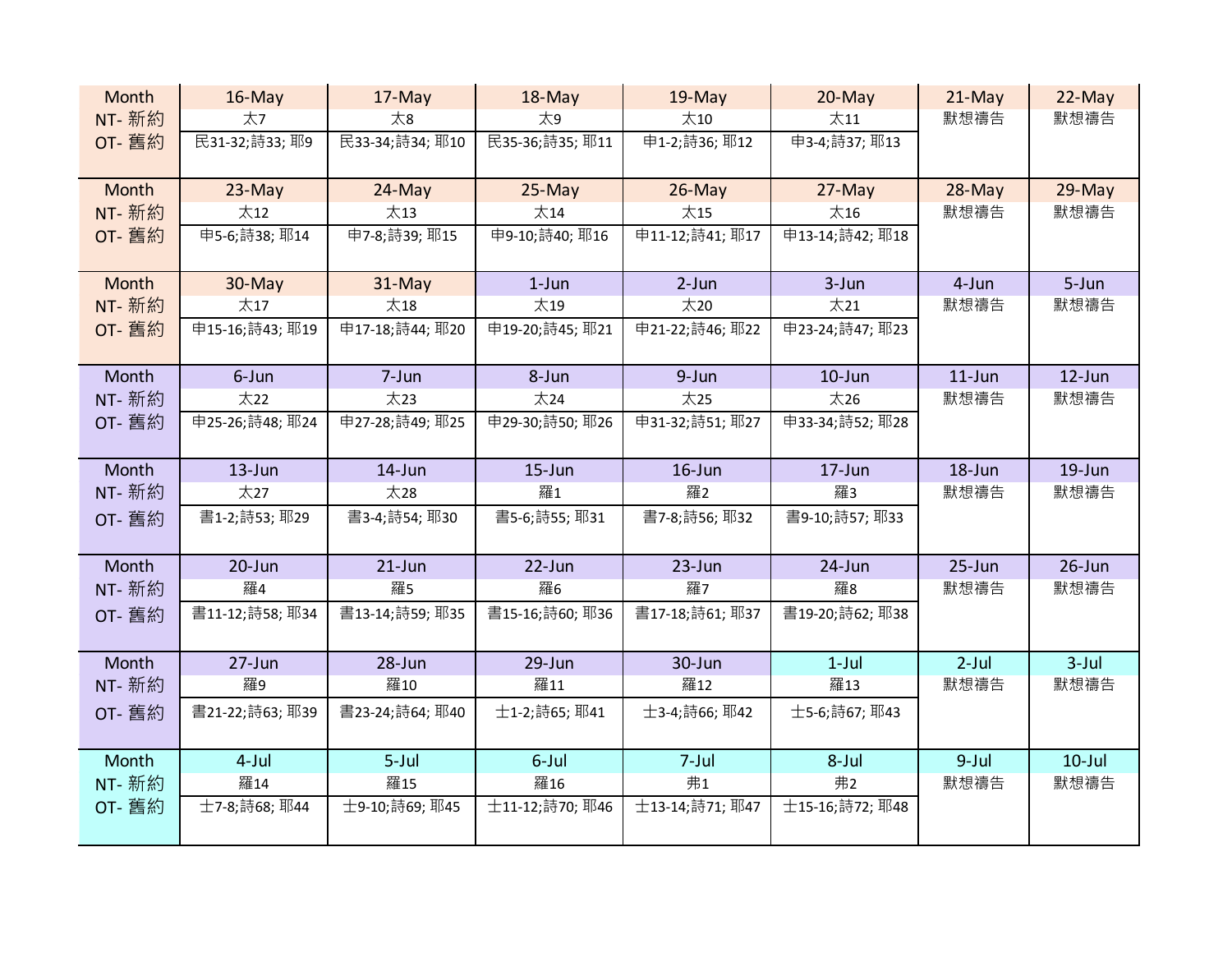| Month         | $11$ -Jul          | $12$ -Jul         | $13$ -Jul           | $14$ -Jul                           | $15$ -Jul            | $16$ -Jul | $17 -$ Jul |
|---------------|--------------------|-------------------|---------------------|-------------------------------------|----------------------|-----------|------------|
| NT- 新約        | 弗3                 | 弗4                | 弗5                  | 弗6                                  | 腓1                   | 默想禱告      | 默想禱告       |
| OT- 舊約        | 士17-18;詩73; 耶49    | 士19-20;詩74; 耶50   | 士21;詩75;耶51         | 得1-2;詩76;耶52                        | 得3-4;詩77; 哀1         |           |            |
|               |                    |                   |                     |                                     |                      |           |            |
| Month         | $18$ -Jul          | $19$ -Jul         | $20$ -Jul           | $21$ -Jul                           | $22$ -Jul            | $23$ -Jul | $24$ -Jul  |
| NT- 新約        | 腓2                 | 腓3                | 腓4                  | 西1                                  | 西2                   | 默想禱告      | 默想禱告       |
| OT- 舊約        | 撒上1-2;詩78; 哀2      | 撒上3-4;詩79; 哀3     | 撒上5-6;詩80;哀4        | 撒上7-8;詩81; 哀5                       | 撒上9-10;詩82;結1        |           |            |
|               |                    |                   |                     |                                     |                      |           |            |
| Month         | $25$ -Jul          | $26$ -Jul         | $27$ -Jul           | $28 -$ Jul                          | $29$ -Jul            | 30-Jul    | $31$ -Jul  |
| NT- 新約        | 西3                 | 西4                | 腓利門書                | 路1                                  | 路2                   | 默想禱告      | 默想禱告       |
| OT- 舊約        | 撒上11-12;詩83;結2     | 撒上13-14;詩84; 結3   | 撒上15-16;詩85;結4      | 撒上17-18;詩86;結5                      | 撒上19-20;詩87;結6       |           |            |
|               |                    |                   |                     |                                     |                      |           |            |
| <b>Month</b>  | 1-Aug              | 2-Aug             | 3-Aug               | 4-Aug                               | 5-Aug                | 6-Aug     | 7-Aug      |
| NT- 新約        | 路3                 | 路4                | 路5                  | 路6                                  | 路7                   | 默想禱告      | 默想禱告       |
| OT- 舊約        | 撒上21-22;詩88;結7     | 撒上23-24;詩89;結8    | 撒上25-26;詩90;結9      | 撒上27-28;詩91; 結10   撒上29-30;詩92; 結11 |                      |           |            |
|               |                    |                   |                     |                                     |                      |           |            |
| <b>Month</b>  | 8-Aug              | 9-Aug             | 10-Aug              | 11-Aug                              | 12-Aug               | 13-Aug    | 14-Aug     |
| NT- 新約        | 路8                 | 路9                | 路10                 | 路11                                 | 路12                  | 默想禱告      | 默想禱告       |
| OT- 舊約        | 撒上31;詩93;結12       | 撒下1-2;詩94;結13     | 撒下3-4;詩95;結14       | 撒下5-6;詩96;結15                       | 撒下7-8;詩97;結16        |           |            |
|               |                    |                   |                     |                                     |                      |           |            |
| <b>Month</b>  | 15-Aug             | $16$ -Aug         | 17-Aug              | 18-Aug                              | 19-Aug               | 20-Aug    | 21-Aug     |
| NT- 新約        | 路13                | 路14               | 路15                 |                                     |                      |           |            |
| OT- 舊約        |                    |                   |                     | 路16                                 | 路17                  | 默想禱告      | 默想禱告       |
|               | 撒下9-10;詩98;結17     | 撒下11-12;詩99;結18   | 撒下13-14;詩100;       | 撒下15-16;詩101;                       | 撒下17-18;詩102;        |           |            |
|               |                    |                   | 結19                 | 結20                                 | 結21                  |           |            |
| <b>Month</b>  | 22-Aug             | 23-Aug            | 24-Aug              | 25-Aug                              | $26$ -Aug            | $27-Aug$  | 28-Aug     |
| NT- 新約        | 路18                | 路19               | 路20                 | 路21                                 | 路22                  | 默想禱告      | 默想禱告       |
| OT- 舊約        | 撒下19-20;詩103;      | 撒下21-22;詩104      | 撒下23-24;詩105;       | 王上1-2;詩106;                         | 王上3-4;詩107;          |           |            |
|               | 結22                | 結23               | 結24                 | 結25                                 | 結26                  |           |            |
| <b>Month</b>  | 29-Aug             | 30-Aug            | 31-Aug              | 1-Sep                               | 2-Sep                | 3-Sep     | 4-Sep      |
| <b>NT-</b> 新約 | 路23                | 路24               | 林前1                 | 林前2                                 | 林前3                  | 默想禱告      | 默想禱告       |
| OT- 舊約        | 王上5-6;詩108;<br>結27 | 王上7-8;詩109<br>結28 | 王上9-10;詩110;<br>結29 | 王上11-12;詩111;<br>結30                | 王上13-14;詩112;<br>結31 |           |            |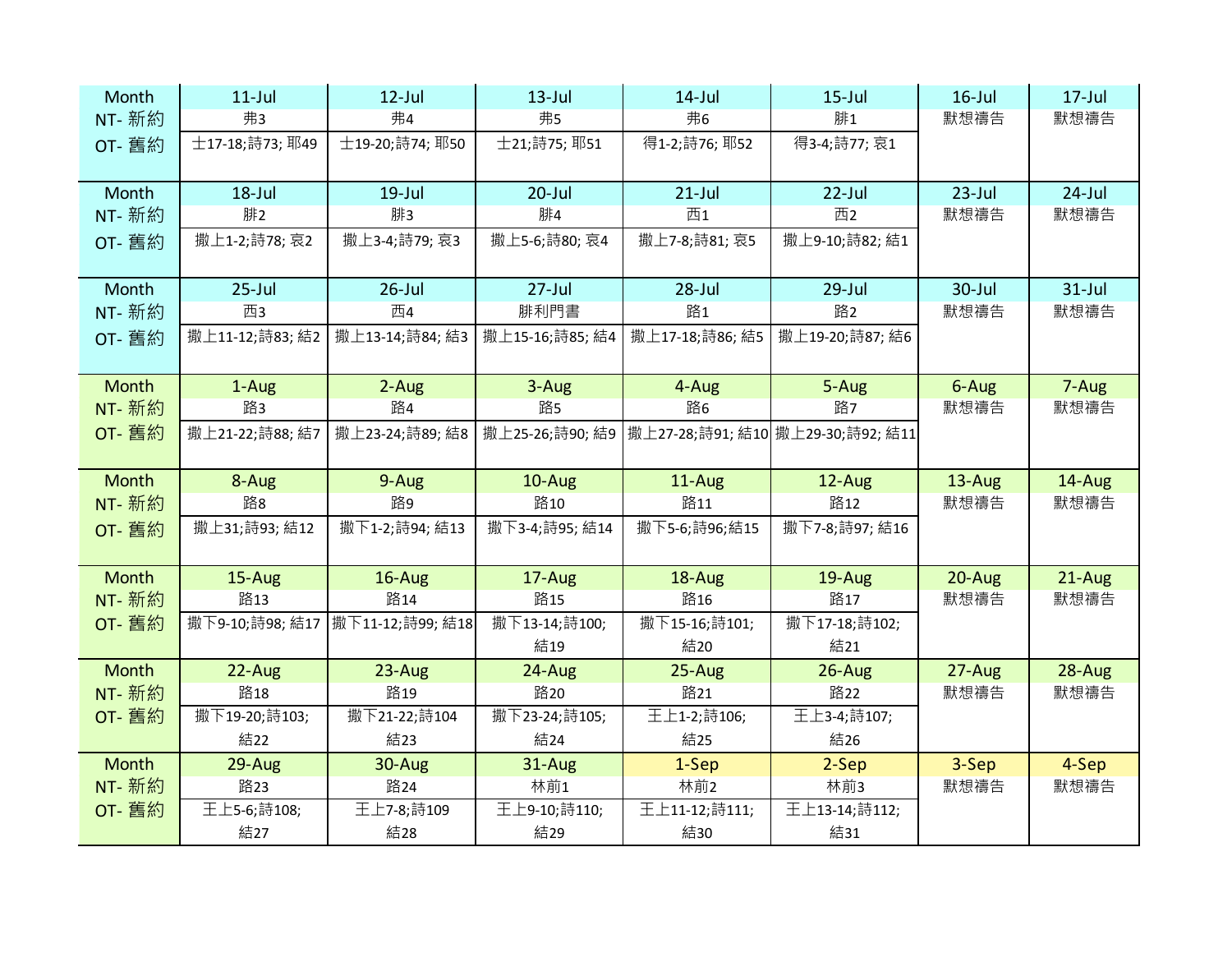| <b>Month</b>  | 5-Sep         | 6-Sep         | 7-Sep         | 8-Sep         | 9-Sep         | $10-$ Sep | 11-Sep   |
|---------------|---------------|---------------|---------------|---------------|---------------|-----------|----------|
| NT- 新約        | 林前4           | 林前5           | 林前6           | 林前7           | 林前8           | 默想禱告      | 默想禱告     |
| OT- 舊約        | 王上15-16;詩113; | 王上17-18;詩114  | 王上19-20;詩115; | 王上21-22;詩116; | 王下1-2;詩117;   |           |          |
|               | 結32           | 結33           | 結34           | 結35           | 結36           |           |          |
| <b>Month</b>  | $12-Sep$      | 13-Sep        | 14-Sep        | $15-$ Sep     | $16-Sep$      | 17-Sep    | 18-Sep   |
| NT- 新約        | 林前9           | 林前10          | 林前11          | 林前12          | 林前13          | 默想禱告      | 默想禱告     |
| OT- 舊約        | 王下3-4;詩118;   | 王下5-6;詩119    | 王下7-8;詩119;   | 王下9-10;詩119;  | 王下11-12;詩119; |           |          |
|               | 結37           | 結38           | 結39           | 結40           | 結41           |           |          |
| <b>Month</b>  | $19-$ Sep     | $20-Sep$      | 21-Sep        | $22-Sep$      | $23-Sep$      | 24-Sep    | 25-Sep   |
| NT- 新約        | 林前14          | 林前15          | 林前16          | 林後1           | 林後2           | 默想禱告      | 默想禱告     |
| OT- 舊約        | 王下13-14;詩119; | 王下15-16;詩119  | 王下17-18;詩119; | 王下19-20;詩119; | 王下21-22;詩119; |           |          |
|               | 結42           | 結43           | 結44           | 結45           | 結46           |           |          |
| <b>Month</b>  | $26-Sep$      | $27-Sep$      | $28-Sep$      | $29-$ Sep     | 30-Sep        | 1-Oct     | $2-Oct$  |
| NT- 新約        | 林後3           | 林後4           | 林後5           | 林後6           | 林後7           | 默想禱告      | 默想禱告     |
| OT- 舊約        | 王下23-24;詩119; | 王下25;詩119     | 代上1-2;詩120;   | 代上3-4;詩121;   | 代上5-6;詩122;   |           |          |
|               | 結47           | 結48           | 但1            | 但2            | 但3            |           |          |
| Month         | 3-Oct         | 4-Oct         | 5-Oct         | 6-Oct         | $7-Oct$       | 8-Oct     | 9-Oct    |
| <b>NT-</b> 新約 | 林後8           | 林後9           | 林後10          | 林後11          | 林後12          | 默想禱告      | 默想禱告     |
| <b>OT-</b> 舊約 | 代上7-8;詩123;   | 代上9-10;詩124;  | 代上11-12;詩125; | 代上13-14;詩126; | 代上15-16;詩127; |           |          |
|               | 但4            | 但5            | 但6            | 但7            | 但8            |           |          |
| Month         | 10-Oct        | 11-Oct        | $12$ -Oct     | $13-Oct$      | 14-Oct        | $15-Oct$  | 16-Oct   |
| NT- 新約        | 林後13          | 提前1           | 提前2           | 提前3           | 提前4           | 默想禱告      | 默想禱告     |
| OT- 舊約        | 代上17-18;詩128; | 代上19-20;詩129; | 代上21-22;詩130; | 代上23-24;詩131; | 代上25-26;詩132; |           |          |
|               | 但9            | 但10           | 但11           | 但12           | 何1            |           |          |
| Month         | 17-Oct        | 18-Oct        | $19$ -Oct     | $20$ -Oct     | $21-Oct$      | 22-Oct    | $23-Oct$ |
| NT- 新約        | 提前5           | 提前6           | 提後1           | 提後2           | 提後3           | 默想禱告      | 默想禱告     |
| OT- 舊約        | 代上27-28;詩133; | 代上29;詩134;    | 代下1-2;詩135;   | 代下3-4;詩136;   | 代下5-6;詩137;   |           |          |
|               | 何2            | 何3            | 何4            | 何5            | 何6            |           |          |
| Month         | 24-Oct        | $25-Oct$      | $26$ -Oct     | $27-Oct$      | 28-Oct        | $29-Oct$  | 30-Oct   |
| NT- 新約        | 提後4           | 多1            | 多2            | 多3            | 約-1           | 默想禱告      | 默想禱告     |
| OT- 舊約        | 代下7-8;詩138;   | 代下9-10;詩139;  | 代下11-12;詩140; | 代下13-14;詩141; | 代下15-16;詩142; |           |          |
|               | 何7            | 何8            | 何9            | 何10           | 何11           |           |          |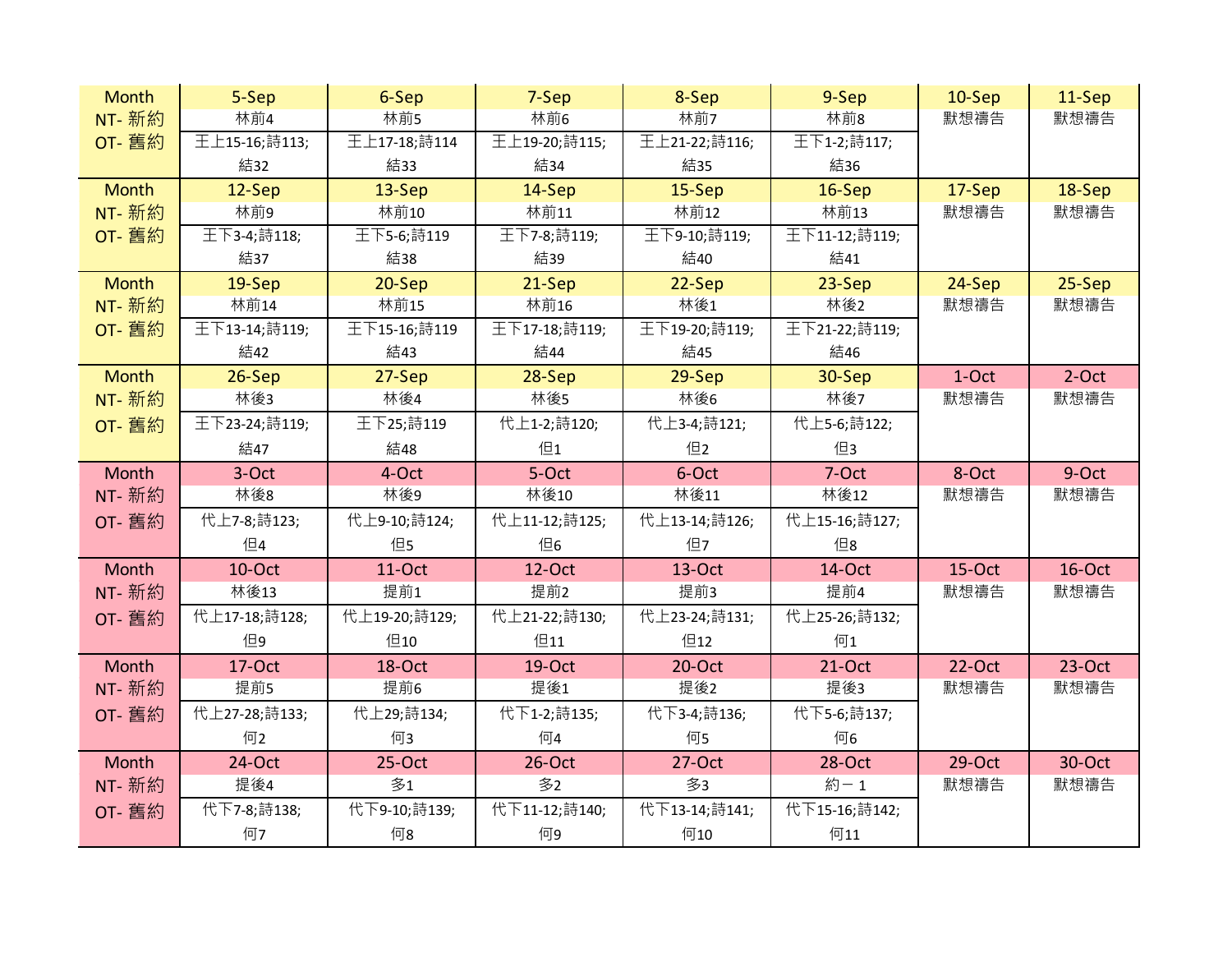| Month         | 31-Oct         | 1-Nov          | $2-Nov$       | 3-Nov          | 4-Nov         | 5-Nov          | 6-Nov  |
|---------------|----------------|----------------|---------------|----------------|---------------|----------------|--------|
| <b>NT-</b> 新約 | 約-2            | 約-3            | 約-4           | 約-5            | 約二1           | 默想禱告           | 默想禱告   |
| OT- 舊約        | 代下17-18;詩143;  | 代下19-20;詩144;  | 代下21-22;詩145; | 代下23-24;詩146;  | 代下25-26;詩147; |                |        |
|               | 何12            | 何13            | 何14           | 珥1             | 珥2            |                |        |
| Month         | 7-Nov          | 8-Nov          | 9-Nov         | 10-Nov         | 11-Nov        | 12-Nov         | 13-Nov |
| NT- 新約        | 約三1            | 彼前1            | 彼前2           | 彼前3            | 彼前 4          | 默想禱告           | 默想禱告   |
| OT- 舊約        | 代下27-28;詩148;  | 代下29-30;詩149;  | 代下31-32;詩150; | 代下33-34;箴1;    | 代下35-36;箴2;   |                |        |
|               | 珥3             | 摩1             | 摩2            | 摩3             | 摩4            |                |        |
| Month         | 14-Nov         | 15-Nov         | 16-Nov        | 17-Nov         | 18-Nov        | 19-Nov         | 20-Nov |
| NT- 新約        | 彼前 5           | 約1             | 約2            | 約3             | 約4            | 默想禱告           | 默想禱告   |
| OT- 舊約        | 拉1-2; 箴3;      | 拉3-4; 箴4;      | 拉5-6; 箴5;     | 拉7-8; 箴6;      | 拉9-10; 箴7;    |                |        |
|               | 摩5             | 摩6             | 摩7            | 摩8             | 摩9            |                |        |
| Month         | 21-Nov         | 22-Nov         | 23-Nov        | 24-Nov         | 25-Nov        | 26-Nov         | 27-Nov |
| NT- 新約        | 約5             | 約6             | 約7            | 約8             | 約9            | 默想禱告           | 默想禱告   |
| OT- 舊約        | 尼1-2; 箴8;      | 尼3-4; 箴9;      | 尼5-6; 箴10;    | 尼7-8; 箴11;     | 尼9-10; 箴12;   |                |        |
|               | 俄1             | 拿1             | 拿2            | 拿3             | 拿4            |                |        |
| Month         | 28-Nov         | 29-Nov         | 30-Nov        | 1-Dec          | 2-Dec         | 3-Dec          | 4-Dec  |
| NT- 新約        | 約10            | 約11            | 約12           | 約13            | 約14           | 默想禱告           | 默想禱告   |
| OT- 舊約        | 尼11-12; 箴13;   | 尼13; 箴14;      | 斯1-2; 箴15;    | 斯3-4; 箴16;     | 斯5-6; 箴17;    |                |        |
|               | 彌1             | 彌2             | 彌3            | 彌4             | 彌5            |                |        |
| <b>Month</b>  | 5-Dec          | 6-Dec          | 7-Dec         | 8-Dec          | 9-Dec         | 10-Dec         | 11-Dec |
| NT- 新約        | 約15            | 約16            | 約17           | 約18            | 約19           | 默想禱告           | 默想禱告   |
| OT- 舊約        | 斯7-8; 箴18;     | 斯9-10; 箴19;    | 箴20; 鴻1       | 箴21; 鴻2        | 箴22; 鴻3       |                |        |
|               | 彌6             | 彌7             |               |                |               |                |        |
| <b>Month</b>  | 12-Dec         | 13-Dec         | 14-Dec        | 15-Dec         | 16-Dec        | 17-Dec         | 18-Dec |
| NT- 新約        | 約20            | 約 21           | 帖前1           | 帖前2            | 帖前3           | 默想禱告           | 默想禱告   |
| OT- 舊約        | 箴23; 哈1        | 箴24; 哈2        | 箴25; 哈3       | 箴26;番1         | 箴27; 番2       |                |        |
| <b>Month</b>  |                |                |               |                |               |                | 25-Dec |
| NT- 新約        | 19-Dec<br>帖前 4 | 20-Dec<br>帖前 5 | 21-Dec<br>帖後1 | 22-Dec<br>帖後 2 | 23-Dec<br>帖後3 | 24-Dec<br>默想禱告 | 默想禱告   |
| OT- 舊約        | 箴28; 番3        | 箴29;該1         | 箴30;該2        | 箴31; 亞1        | 傳1;亞2         |                |        |
|               |                |                |               |                |               |                |        |
|               |                |                |               |                |               |                |        |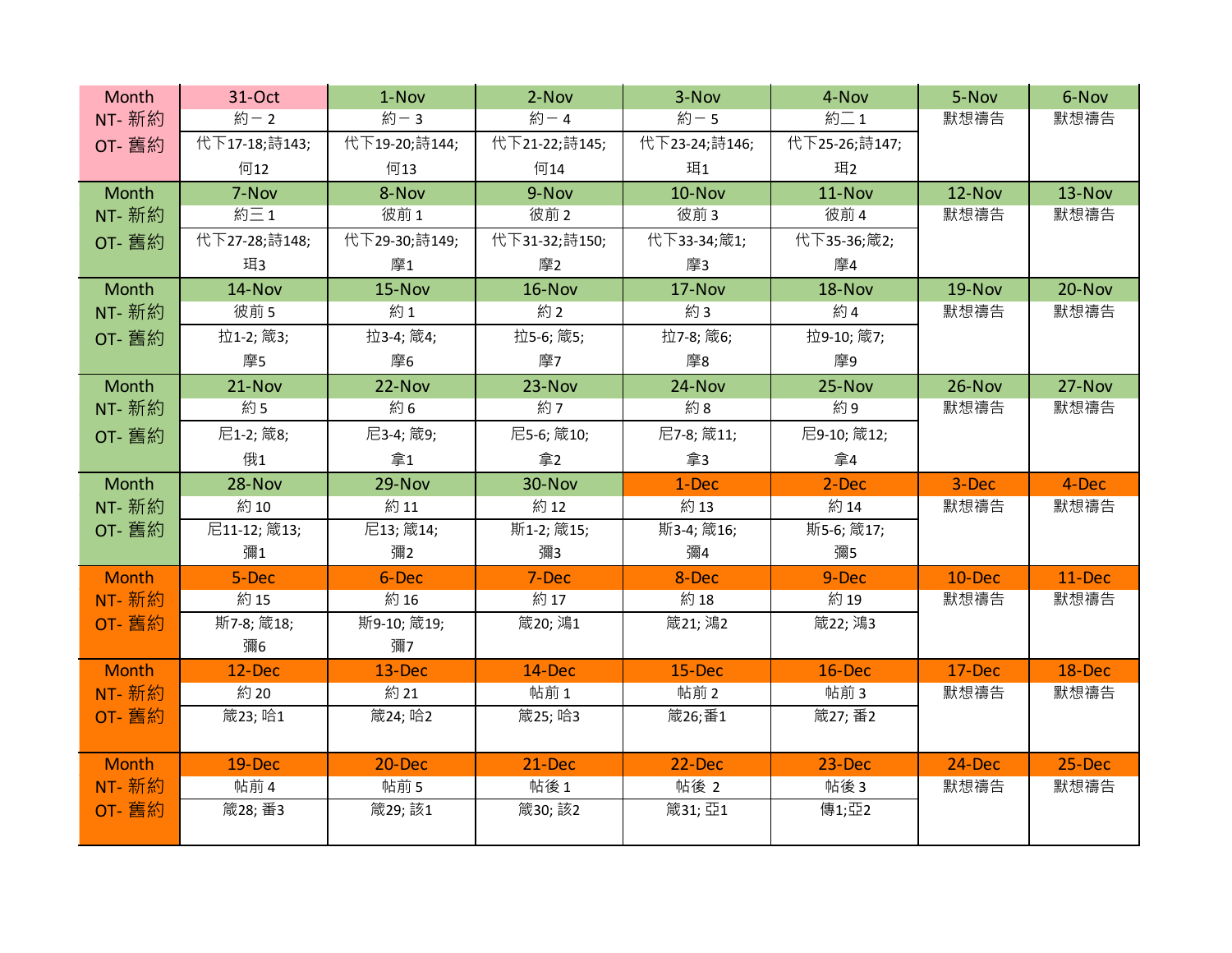| <b>Month</b> | 26-Dec    | 27-Dec    | 28-Dec     | 29-Dec    | 30-Dec     | 31-Dec     | $1$ -Jan  |
|--------------|-----------|-----------|------------|-----------|------------|------------|-----------|
| NT- 新約       | 彼後1       | 彼後2       | 彼後3        | 猶1        | 啟1         | 默想禱告       | 默想禱告      |
| OT- 舊約       | 傳2;亞3     | 傳3;亞4     | 傳4;亞5      | 傳5;亞6     | 傳6;亞7      |            |           |
|              |           |           |            |           |            |            |           |
| Month        | $2-Jan$   | $3 - Jan$ | 4-Jan      | 5-Jan     | 6-Jan      | 7-Jan      | 8-Jan     |
| NT- 新約       | 啟2        | 啟3        | 啟 4        | 啟 5       | 啟6         | 默想禱告       | 默想禱告      |
| OT- 舊約       | 傳7;亞8     | 傳8;亞9     | 傳9;亞10     | 傳10;亞11   | 傳11;亞12    |            |           |
|              |           |           |            |           |            |            |           |
| Month        | 9-Jan     | $10$ -Jan | $11$ -Jan  | $12$ -Jan | $13$ -Jan  | $14$ -Jan  | $15$ -Jan |
| NT- 新約       | 啟 7       | 啟8        | 啟9         | 啟 10      | 啟 11       | 默想禱告       | 默想禱告      |
| OT- 舊約       | 傳12;亞13   | 歌1; 亞14   | 歌2; 瑪1     | 歌3; 瑪2    | 歌4; 瑪3     |            |           |
|              |           |           |            |           |            |            |           |
| Month        | $16$ -Jan | $17$ -Jan | $18$ -Jan  | $19$ -Jan | $20 - Jan$ | $21$ -Jan  | 22-Jan    |
| NT- 新約       | 啟 12      | 啟 13      | 啟 14       | 啟 15      | 啟 16       | 默想禱告       | 默想禱告      |
| OT- 舊約       | 歌5; 瑪4    | 歌6        | 歌7         | 歌8        |            |            |           |
|              |           |           |            |           |            |            |           |
| Month        | $23$ -Jan | 24-Jan    | $25 - Jan$ | $26$ -Jan | 27-Jan     | $28 - Jan$ | $29$ -Jan |
| NT- 新約       | 啟 17      | 啟 18      | 啟 19       | 啟 20      | 啟 21       | 默想禱告       | 默想禱告      |
| OT- 舊約       |           |           |            |           |            |            |           |
|              |           |           |            |           |            |            |           |
| Month        | 30-Jan    | $31$ -Jan |            |           |            |            |           |
| NT- 新約       | 啟 22      | 完成:)      |            |           |            |            |           |
| OT- 舊約       |           |           |            |           |            |            |           |
|              |           |           |            |           |            |            |           |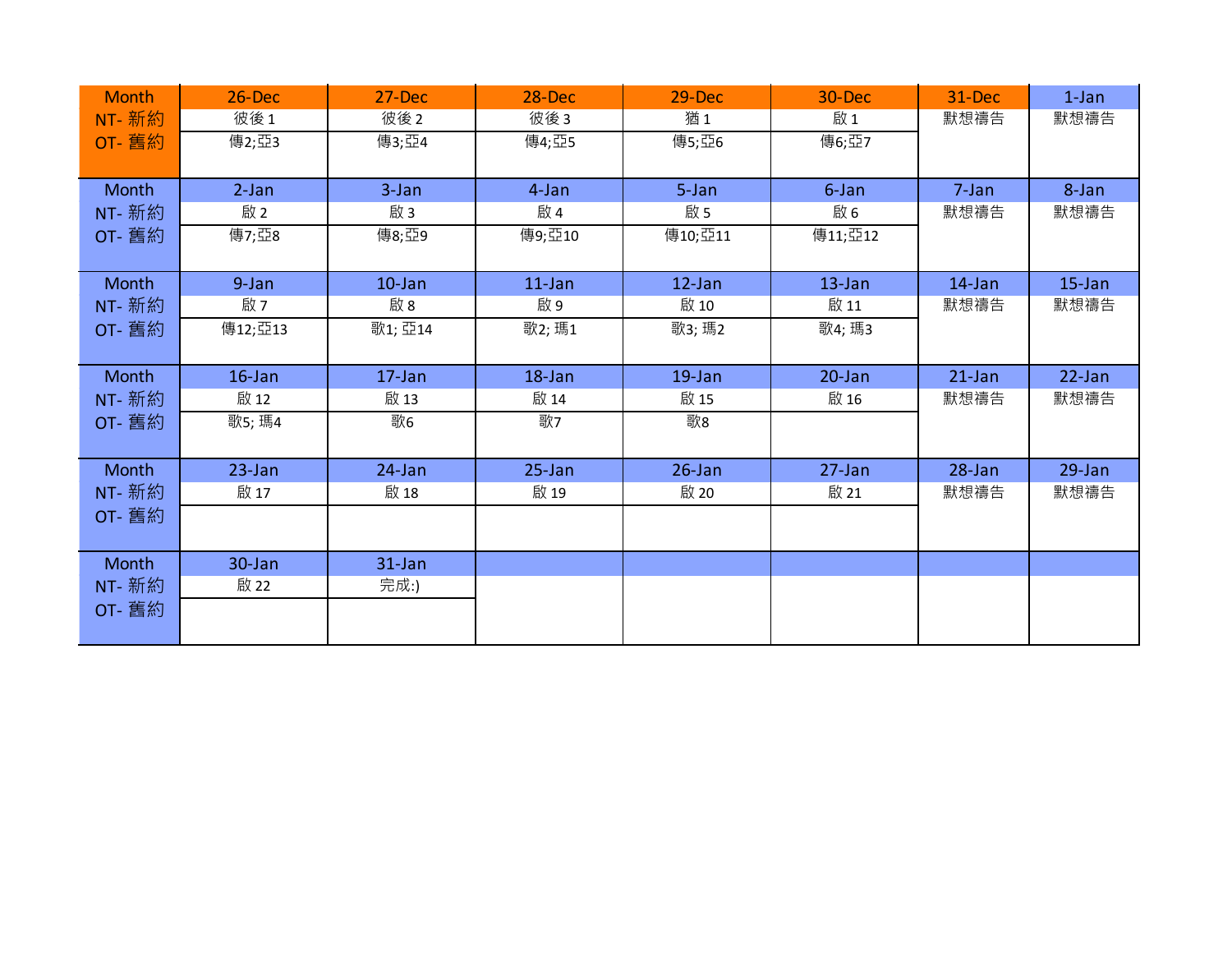|           | 2022 GCCC Bible Reading Plan |                                                                                                                                           |                         |                           |                           |            |            |  |  |  |
|-----------|------------------------------|-------------------------------------------------------------------------------------------------------------------------------------------|-------------------------|---------------------------|---------------------------|------------|------------|--|--|--|
| Month     |                              | 1-Feb                                                                                                                                     | 2-Feb                   | 3-Feb                     | 4-Feb                     | 5-Feb      | 6-Feb      |  |  |  |
| <b>NT</b> |                              | Mk.1                                                                                                                                      | Mk.2                    | Mk.3                      | Mk.4                      | Reflection | Reflection |  |  |  |
| <b>OT</b> |                              | Gn. 1-2; Jb. 1; Is. 1                                                                                                                     | Gn.3-4; Jb.2; Is.2      | Gn.5-6; Jb.3; Is.3        | Gn. 7-8; Jb. 4; Is. 4     |            |            |  |  |  |
|           |                              |                                                                                                                                           |                         |                           |                           |            |            |  |  |  |
| Month     | 7-Feb                        | 8-Feb                                                                                                                                     | 9-Feb                   | 10-Feb                    | 11-Feb                    | 12-Feb     | 13-Feb     |  |  |  |
| <b>NT</b> | Mk.5                         | Mk.6                                                                                                                                      | Mk.7                    | Mk.8                      | Mk9                       | Reflection | Reflection |  |  |  |
| <b>OT</b> | Gn.9-10; Jb.5; Is.5          | Gn. 11-12; Jb. 6; Is. 6                                                                                                                   | Gn. 13-14; Jb. 7; Is. 7 | Gn. 15-16; Jb. 8; Is. 8   | Gn. 17-18; Jb. 9; Is. 9   |            |            |  |  |  |
|           |                              |                                                                                                                                           |                         |                           |                           |            |            |  |  |  |
| Month     | 14-Feb                       | 15-Feb                                                                                                                                    | 16-Feb                  | 17-Feb                    | 18-Feb                    | 19-Feb     | 20-Feb     |  |  |  |
| <b>NT</b> | Mk.10                        | Mk.11                                                                                                                                     | Mk.12                   | Mk.13                     | Mk.14                     | Reflection | Reflection |  |  |  |
| <b>OT</b> |                              | Gn. 19-20; Jb. 10; Is. 10   Gn. 21-22; Jb. 11; Is. 11   Gn. 23-24; Jb. 12; Is. 12   Gn. 25-26; Jb. 13; Is. 13   Gn. 27-28; Jb. 14; Is. 14 |                         |                           |                           |            |            |  |  |  |
|           |                              |                                                                                                                                           |                         |                           |                           |            |            |  |  |  |
| Month     | 21-Feb                       | 22-Feb                                                                                                                                    | 23-Feb                  | 24-Feb                    | 25-Feb                    | 26-Feb     | 27-Feb     |  |  |  |
| <b>NT</b> | Mk.15                        | Mk.16                                                                                                                                     | Act 1                   | Act 2                     | Act 3                     | Reflection | Reflection |  |  |  |
| <b>OT</b> | Gn. 29-30; Jb. 15; Is. 15    | Gn.31-32; Jb.16; Is.16 Gn.33-34; Jb.17; Is.17                                                                                             |                         | Gn.35-36; Jb.18; Is.18    | Gn.37-38; Jb.19; Is.19    |            |            |  |  |  |
|           |                              |                                                                                                                                           |                         |                           |                           |            |            |  |  |  |
| Month     | 28-Feb                       | 1-Mar                                                                                                                                     | 2-Mar                   | 3-Mar                     | 4-Mar                     | 5-Mar      | 6-Mar      |  |  |  |
| <b>NT</b> | Act 4                        | Act 5                                                                                                                                     | Act 6                   | Act 7                     | Act 8                     | Reflection | Reflection |  |  |  |
| <b>OT</b> | Gn.39-40; Jb.20; Is.20       | Gn. 41-42; Jb. 21; Is. 21   Gn. 43-44; Jb. 22; Is. 22                                                                                     |                         | Gn. 45-46; Jb. 23; Is. 23 | Gn. 47-48; Jb. 24; Is. 24 |            |            |  |  |  |
|           |                              |                                                                                                                                           |                         |                           |                           |            |            |  |  |  |
| Month     | 7-Mar                        | 8-Mar                                                                                                                                     | 9-Mar                   | 10-Mar                    | 11-Mar                    | 12-Mar     | 13-Mar     |  |  |  |
| <b>NT</b> | Act 9                        | Act 10                                                                                                                                    | Act 11                  | Act 12                    | Act 13                    | Reflection | Reflection |  |  |  |
| <b>OT</b> | Gn. 49-50; Jb. 25; Is. 25    | Ex.1-2; Jb.26; Is.26                                                                                                                      | Ex.3-4; Jb.27; Is.27    | Ex.5-6; Jb.28; Is.28      | Ex.7-8; Jb.29; Is.29      |            |            |  |  |  |
|           |                              |                                                                                                                                           |                         |                           |                           |            |            |  |  |  |
| Month     | 14-Mar                       | 15-Mar                                                                                                                                    | 16-Mar                  | 17-Mar                    | 18-Mar                    | 19-Mar     | 20-Mar     |  |  |  |
| <b>NT</b> | Act 14                       | <b>Act 15</b>                                                                                                                             | Act 16                  | Act 17                    | Act 18                    | Reflection | Reflection |  |  |  |
| <b>OT</b> | Ex.9-10; Jb.30; Is.30        | Ex.11-12; Jb.31; Is.31                                                                                                                    | Ex.13-14; Jb.32; Is.32  | Ex.15-16; Jb.33; Is.33    | Ex.17-18; Jb.34; Is.34    |            |            |  |  |  |
|           |                              |                                                                                                                                           |                         |                           |                           |            |            |  |  |  |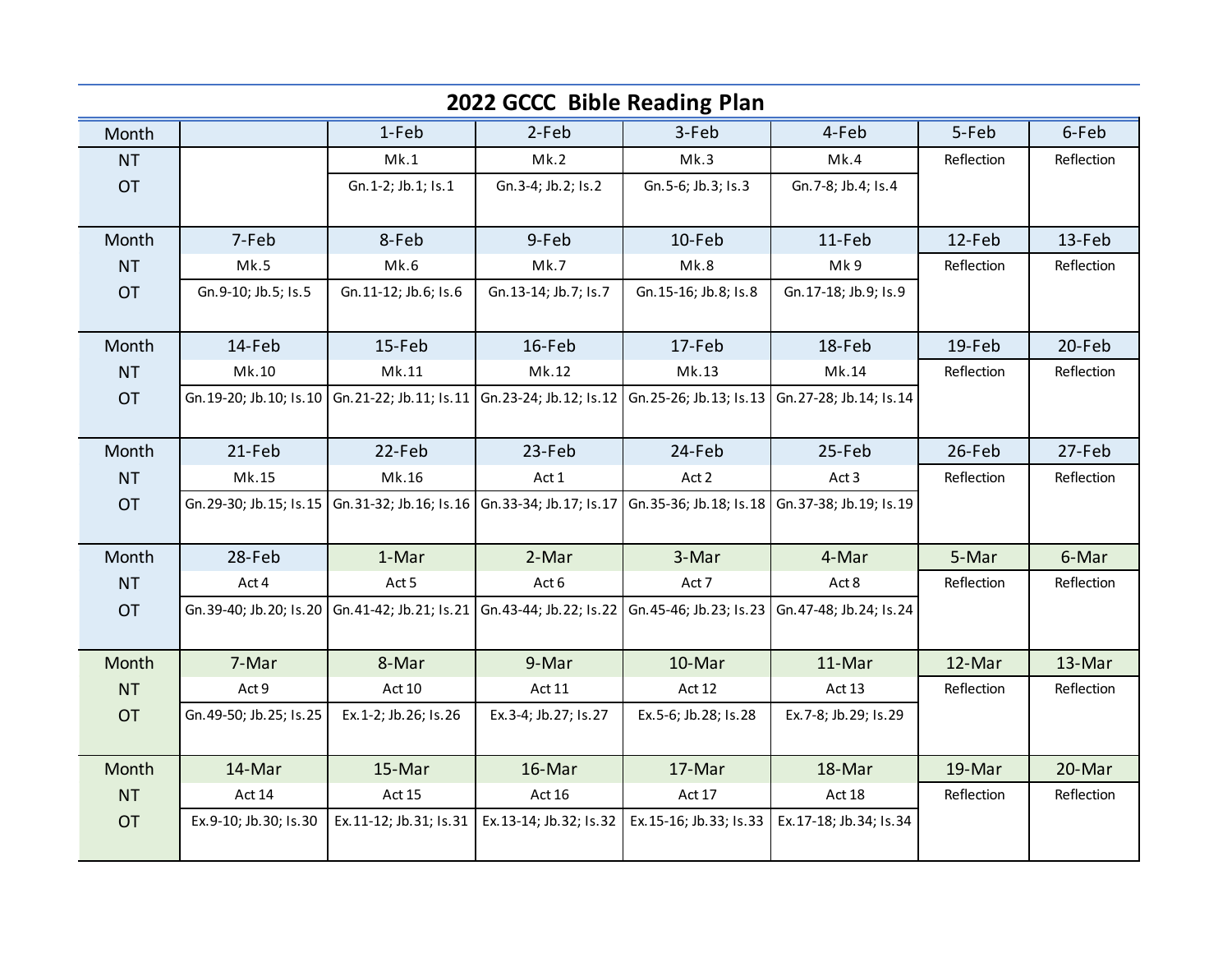| Month        | 21-Mar                 | 22-Mar                                        | 23-Mar                 | 24-Mar                  | 25-Mar                   | 26-Mar     | 27-Mar     |
|--------------|------------------------|-----------------------------------------------|------------------------|-------------------------|--------------------------|------------|------------|
| <b>NT</b>    | Act 19                 | Act 20                                        | Act 21                 | Act 22                  | Act 23                   | Reflection | Reflection |
| <b>OT</b>    | Ex.19-20; Jb.35; Is.35 | Ex.21-22; Jb.36; Is.36                        | Ex.23-24; Jb.37; Is.37 | Ex.25-26; Jb.38; Is.38  | Ex.27-28; Jb.39; Is.39   |            |            |
| Month        | 28-Mar                 | 29-Mar                                        | 30-Mar                 | 31-Mar                  | 1-Apr                    | 2-Apr      | 3-Apr      |
| <b>NT</b>    | Act 24                 | Act 25                                        | Act 26                 | Act 27                  | Act 28                   | Reflection | Reflection |
| <b>OT</b>    | Ex.29-30; Jb.40; Is.40 | Ex.31-32; Jb.41; Is.41                        | Ex.33-34; Jb.42; Is.42 | Ex.35-36; Ps.1; Is.43   | Ex.37-38; Ps.2; Is.44    |            |            |
| <b>Month</b> | 4-Apr                  | 5-Apr                                         | 6-Apr                  | 7-Apr                   | 8-Apr                    | 9-Apr      | 10-Apr     |
| <b>NT</b>    | Heb.1                  | Heb.2                                         | Heb.3                  | Heb.4                   | Heb.5                    | Reflection | Reflection |
| <b>OT</b>    | Ex.39-40; Ps.3; Is.45  | Lv.1-2; Ps.4; Is.46                           | Lv.3-4; Ps.5; Is.47    | Lv.5-6; Ps.6; Is.48     | Lv.7-8; Ps.7; Is.49      |            |            |
| Month        | 11-Apr                 | 12-Apr                                        | 13-Apr                 | 14-Apr                  | 15-Apr                   | 16-Apr     | 17-Apr     |
| <b>NT</b>    | Heb.6                  | Heb.7                                         | Heb.8                  | Heb.9                   | Heb.10                   | Reflection | Reflection |
| <b>OT</b>    | Lv.9-10; Ps.8; Is.50   | Lv.11-12; Ps.9; Is.51                         | Lv.13-14; Ps.10; Is.52 | Lv.15-16; Ps.11; Is.53  | Lv.17-18; Ps.12; Is.54   |            |            |
| <b>Month</b> | 18-Apr                 | 19-Apr                                        | 20-Apr                 | 21-Apr                  | 22-Apr                   | 23-Apr     | 24-Apr     |
| <b>NT</b>    | Heb.11                 | Heb.12                                        | <b>Heb.13</b>          | Gal.1                   | Gal.2                    | Reflection | Reflection |
| <b>OT</b>    | Lv.19-20; Ps.13; Is.55 | Lv.21-22; Ps.14; Is.56                        | Lv.23-24; Ps.15; Is.57 | Lv.25-26; Ps.16; Is.58  | Lv.27; Ps.17; Is.59      |            |            |
| <b>Month</b> | 25-Apr                 | 26-Apr                                        | 27-Apr                 | 28-Apr                  | 29-Apr                   | 30-Apr     | 1-May      |
| <b>NT</b>    | Gal.3                  | Gal.4                                         | Gal.5                  | Gal.6                   | jas.1                    | Reflection | Reflection |
| <b>OT</b>    | Nb.1-2; Ps.18; Is.60   | Nb.3-4; Ps.19; Is.61                          | Nb.5-6; Ps.20; Is.62   | Nb. 7-8; Ps. 21; Is. 63 | Nb.9-10; Ps.22; Is.64    |            |            |
| Month        | 2-May                  | 3-May                                         | 4-May                  | 5-May                   | 6-May                    | 7-May      | 8-May      |
| <b>NT</b>    | Jas.2                  | Jas.3                                         | Jas.4                  | Jas.5                   | Mt.1                     | Reflection | Reflection |
| <b>OT</b>    |                        | Nb.11-12; Ps.23; Is.65 Nb.13-14; Ps.24; Is.66 | Nb.15-16; Ps.25; Jr.1  | Nb.17-18; Ps.26; Jr.2   | Nb. 19-20; Ps. 27; Jr. 3 |            |            |
| Month        | 9-May                  | $10$ -May                                     | 11-May                 | 12-May                  | $13$ -May                | 14-May     | 15-May     |
| <b>NT</b>    | Mt.2                   | Mt.3                                          | Mt.4                   | Mt.5                    | Mt.6                     | Reflection | Reflection |
| <b>OT</b>    | Nb.21-22; Ps.28; Jr.4  | Nb.23-24; Ps.29; Jr.5                         | Nb.25-26; Ps.30; Jr.6  | Nb.27-28; Ps.31; Jr.7   | Nb.29-30; Ps.32; Jr.8    |            |            |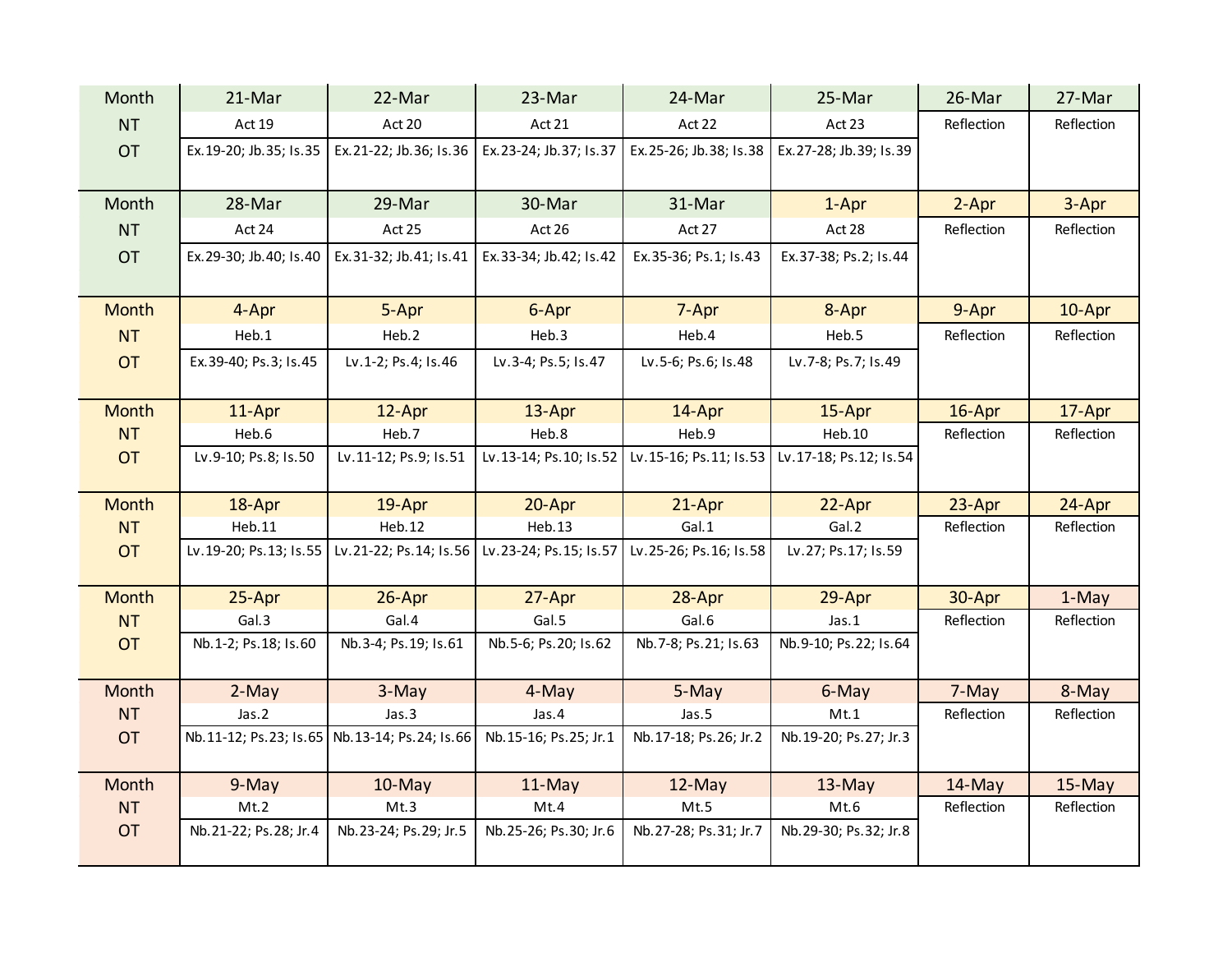| Month     | $16$ -May                | 17-May                                          | $18$ -May                                                                                       | $19$ -May                | $20$ -May                  | $21$ -May  | 22-May     |
|-----------|--------------------------|-------------------------------------------------|-------------------------------------------------------------------------------------------------|--------------------------|----------------------------|------------|------------|
| <b>NT</b> | Mt.7                     | Mt.8                                            | Mt.9                                                                                            | Mt.10                    | Mt.11                      | Reflection | Reflection |
| <b>OT</b> | Nb.31-32; Ps.33; Jr.9    | Nb.33-34; Ps.34; Jr.10 Nb.35-36; Ps.35; Jr.11   |                                                                                                 | Dt.1-2; Ps.36; Jr.12     | Dt.3-4; Ps.37; Jr.13       |            |            |
|           |                          |                                                 |                                                                                                 |                          |                            |            |            |
| Month     | 23-May                   | 24-May                                          | 25-May                                                                                          | $26$ -May                | 27-May                     | 28-May     | 29-May     |
| <b>NT</b> | Mt.12                    | Mt.13                                           | Mt.14                                                                                           | Mt.15                    | Mt.16                      | Reflection | Reflection |
| <b>OT</b> | Dt.5-6; Ps.38; Jr.14     | Dt. 7-8; Ps. 39; Jr. 15                         | Dt.9-10; Ps.40; Jr.16                                                                           | Dt.11-12; Ps.41; Jr.17   | Dt.13-14; Ps.42; Jr.18     |            |            |
|           |                          |                                                 |                                                                                                 |                          |                            |            |            |
| Month     | 30-May                   | 31-May                                          | $1$ -Jun                                                                                        | $2-Jun$                  | 3-Jun                      | 4-Jun      | $5 - Jun$  |
| <b>NT</b> | Mt.17                    | Mt.18                                           | Mt.19                                                                                           | Mt.20                    | Mt.21                      | Reflection | Reflection |
| <b>OT</b> | Dt.15-16; Ps.43; Jr.19   | Dt.17-18; Ps.44; Jr.20                          | Dt. 19-20; Ps. 45; Jr. 21                                                                       | Dt.21-22; Ps.46; Jr.22   | Dt.23-24; Ps.47; Jr.23     |            |            |
|           |                          |                                                 |                                                                                                 |                          |                            |            |            |
| Month     | 6-Jun                    | 7-Jun                                           | 8-Jun                                                                                           | 9-Jun                    | $10$ -Jun                  | $11$ -Jun  | 12-Jun     |
| <b>NT</b> | Mt.22                    | Mt.23                                           | Mt.24                                                                                           | Mt.25                    | Mt.26                      | Reflection | Reflection |
| <b>OT</b> | Dt.25-26; Ps.48; Jr.24   | Dt.27-28; Ps.49; Jr.25                          | Dt.29-30; Ps.50; Jr.26                                                                          | Dt.31-32; Ps.51; Jr.27   | Dt.33-34; Ps.52; Jr.28     |            |            |
|           |                          |                                                 |                                                                                                 |                          |                            |            |            |
| Month     | $13$ -Jun                | 14-Jun                                          | $15 - Jun$                                                                                      | $16$ -Jun                | $17 - Jun$                 | 18-Jun     | $19$ -Jun  |
| <b>NT</b> | Mt.27                    | Mt.28                                           | Rom.1                                                                                           | Rom.2                    | Rom.3                      | Reflection | Reflection |
| <b>OT</b> | Jsh. 1-2; Ps. 53; Jr. 29 | Jsh.3-4; Ps.54; Jr.30                           | Jsh.5-6; Ps.55; Jr.31                                                                           | Jsh. 7-8; Ps. 56; Jr. 32 | Jsh.9-10; Ps.57; Jr.33     |            |            |
|           |                          |                                                 |                                                                                                 |                          |                            |            |            |
| Month     | 20-Jun                   | $21$ -Jun                                       | 22-Jun                                                                                          | 23-Jun                   | 24-Jun                     | 25-Jun     | $26$ -Jun  |
| <b>NT</b> | Rom.4                    | Rom.5                                           | Rom.6                                                                                           | Rom.7                    | Rom.8                      | Reflection | Reflection |
| <b>OT</b> |                          |                                                 | Jsh.11-12; Ps.58; Jr.34 Jsh.13-14; Ps.59; Jr.35 Jsh.15-16; Ps.60; Jr.36 Jsh.17-18; Ps.61; Jr.37 |                          | Jsh. 19-20; Ps. 62; Jr. 38 |            |            |
|           |                          |                                                 |                                                                                                 |                          |                            |            |            |
| Month     | 27-Jun                   | 28-Jun                                          | $29$ -Jun                                                                                       | 30-Jun                   | $1$ -Jul                   | $2$ -Jul   | $3$ -Jul   |
| <b>NT</b> | Rom.9                    | Rom. 10                                         | Rom.11                                                                                          | Rom.12                   | Rom.13                     | Reflection | Reflection |
| <b>OT</b> |                          | Jsh.21-22; Ps.63; Jr.39 Jsh.23-24; Ps.64; Jr.40 | Jdgs. 1-2; Ps. 65; Jr. 41                                                                       | Jdgs.3-4; Ps.66; Jr.42   | Jdgs. 5-6; Ps. 67; Jr. 43  |            |            |
|           |                          |                                                 |                                                                                                 |                          |                            |            |            |
| Month     | $4$ -Jul                 | $5$ -Jul                                        | 6-Jul                                                                                           | $7$ -Jul                 | 8-Jul                      | $9$ -Jul   | $10$ -Jul  |
| <b>NT</b> | Rom. 14                  | Rom.15                                          | Rom. 16                                                                                         | Eph.1                    | Eph.2                      | Reflection | Reflection |
| <b>OT</b> | Jdgs. 7-8; Ps. 68;       | Jdgs.9-10; Ps.69;                               | Jdgs. 11-12; Ps. 70;                                                                            | Jdgs. 13-14; Ps. 71;     | Jdgs. 15-16; Ps. 72;       |            |            |
|           | Jr.44                    | Jr.45                                           | Jr.46                                                                                           | Jr.47                    | Jr.48                      |            |            |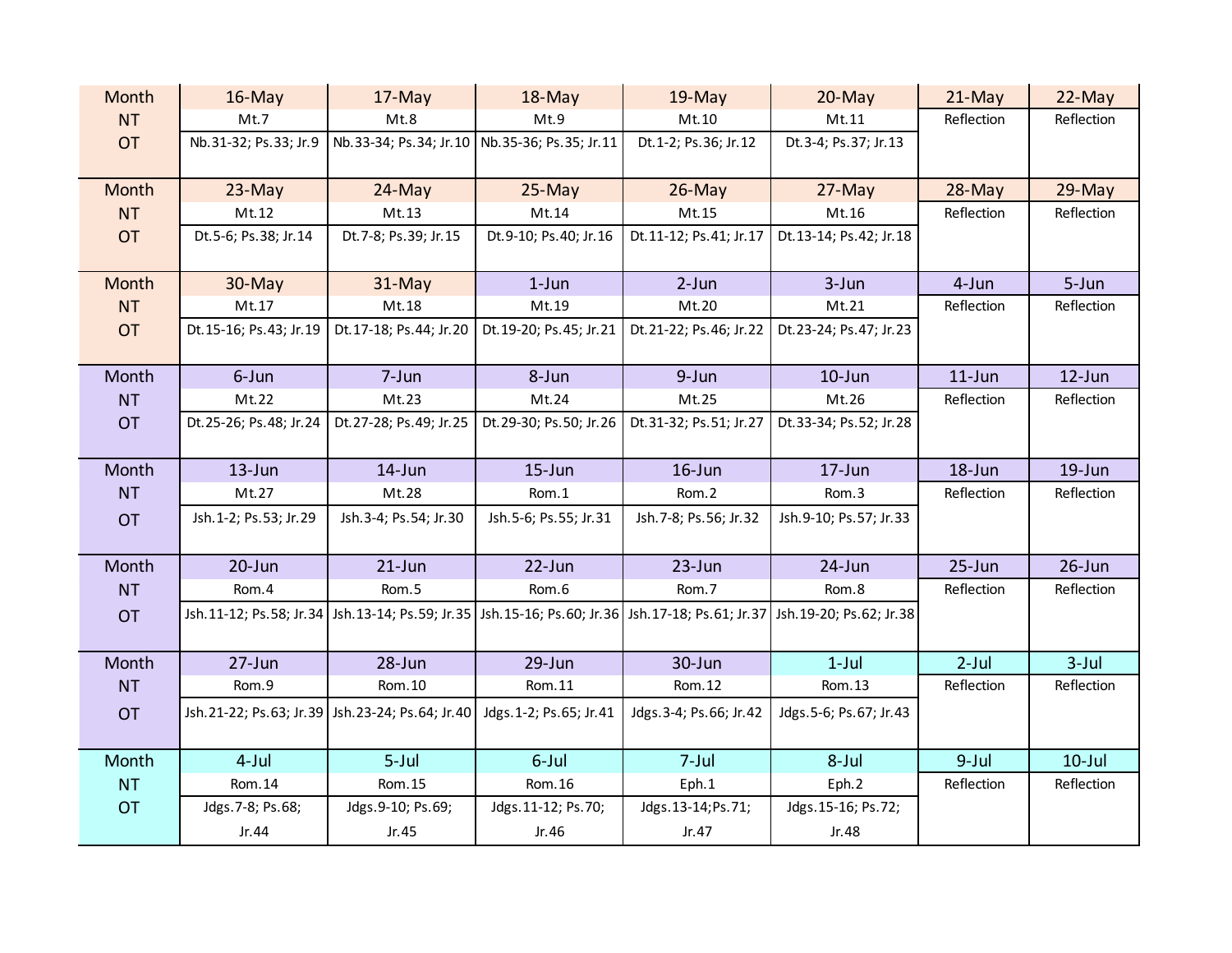| Month     | $11$ -Jul             | $12$ -Jul            | $13$ -Jul             | $14$ -Jul              | $15$ -Jul              | $16$ -Jul  | $17 -$ Jul |
|-----------|-----------------------|----------------------|-----------------------|------------------------|------------------------|------------|------------|
| <b>NT</b> | Eph.3                 | Eph.4                | Eph.5                 | Eph.6                  | Phil.1                 | Reflection | Reflection |
| <b>OT</b> | Jdgs. 17-18; Ps. 73;  | Jdgs. 19-20; Ps. 74; | Jdgs.21; Ps.75;       | Rth.1-2; Ps.76;        | Rth.3-4; Ps.77;        |            |            |
|           | Jr.49                 | Jr.50                | Jr.51                 | Jr.52                  | Lam.1                  |            |            |
| Month     | $18 -$ Jul            | $19$ -Jul            | $20$ -Jul             | $21$ -Jul              | $22$ -Jul              | $23$ -Jul  | $24$ -Jul  |
| <b>NT</b> | Phil.2                | Phil.3               | Phil.4                | Col.1                  | Col.2                  | Reflection | Reflection |
| <b>OT</b> | 1 Sm. 1-2; Ps. 78;    | 1 Sm. 3-4; Ps. 79;   | 1 Sm. 5-6; Ps. 80;    | 1 Sm. 7-8; Ps. 81;     | 1 Sm. 9-10; Ps. 82;    |            |            |
|           | Lam.2                 | Lam.3                | Lam.4                 | Lam.5                  | Ezk.1                  |            |            |
| Month     | $25 -$ Jul            | $26$ -Jul            | $27 -$ Jul            | $28 -$ Jul             | $29$ -Jul              | 30-Jul     | $31$ -Jul  |
| <b>NT</b> | Col.3                 | Col.4                | Philemon              | lk.1                   | Lk.2                   | Reflection | Reflection |
| <b>OT</b> | 1 Sm. 11-12; Ps. 83;  | 1 Sm. 13-14; Ps. 84; | 1 Sm. 15-16; Ps. 85;  | 1 Sm. 17-18; Ps. 86;   | 1 Sm. 19-20; Ps. 87;   |            |            |
|           | Ezk.2                 | Ezk.3                | Ezk.4                 | Ezk.5                  | Ezk.6                  |            |            |
| Month     | 1-Aug                 | $2-Aug$              | 3-Aug                 | 4-Aug                  | 5-Aug                  | 6-Aug      | 7-Aug      |
| <b>NT</b> | Lk.3                  | Lk.4                 | Lk.5                  | Lk.6                   | Lk.7                   | Reflection | Reflection |
| <b>OT</b> | 1 Sm. 21-22; Ps. 88;  | 1 Sm. 23-24; Ps. 89; | 1 Sm. 25-26; Ps. 90;  | 1 Sm. 27-28; Ps. 91;   | 1 Sm. 29-30; Ps. 92;   |            |            |
|           | Ezk.7                 | Ezk.8                | Ezk.9                 | Ezk.10                 | Ezk.11                 |            |            |
| Month     | 8-Aug                 | 9-Aug                | 10-Aug                | 11-Aug                 | 12-Aug                 | 13-Aug     | 14-Aug     |
| <b>NT</b> | Lk.8                  | Lk.9                 | Lk.10                 | Lk.11                  | lk.12                  | Reflection | Reflection |
| <b>OT</b> | 1 Sm. 31; Ps. 93;     | 2 Sm. 1-2; Ps. 94;   | 2 Sm.3-4; Ps.95;      | 2 Sm. 5-6; Ps. 96;     | 2 Sm. 7-8; Ps. 97;     |            |            |
|           | Ezk.12                | Ezk.13               | Ezk.14                | Ezk.15                 | Ezk.16                 |            |            |
| Month     | 15-Aug                | 16-Aug               | 17-Aug                | 18-Aug                 | 19-Aug                 | 20-Aug     | 21-Aug     |
| <b>NT</b> | Lk.13                 | Lk.14                | Lk.15                 | Lk.16                  | Lk.17                  | Reflection | Reflection |
| <b>OT</b> | 2 Sm.9-10; Ps.98;     | 2 Sm. 11-12; Ps. 99; | 2 Sm. 13-14; Ps. 100; | 2 Sm. 15-16; Ps. 101;  | 2 Sm. 17-18; Ps. 102;  |            |            |
|           | Ezk.17                | Ezk.18               | Ezk.19                | Ezk.20                 | Ezk.21                 |            |            |
| Month     | 22-Aug                | $23 - Aug$           | 24-Aug                | $25 - Aug$             | 26-Aug                 | 27-Aug     | 28-Aug     |
| <b>NT</b> | Lk.18                 | Lk.19                | Lk.20                 | Lk.21                  | lk.22                  | Reflection | Reflection |
| <b>OT</b> | 2 Sm. 19-20; Ps. 103; | 2 Sm. 21-22; Ps. 104 | 2 Sm. 23-24; Ps. 105; | 1 Kgs. 1-2; Ps. 106;   | 1 Kgs. 3-4; Ps. 107;   |            |            |
|           | Ezk.22                | <b>Ezk.23</b>        | Ezk.24                | Ezk.25                 | Ezk.26                 |            |            |
| Month     | 29-Aug                | 30-Aug               | 31-Aug                | 1-Sep                  | 2-Sep                  | 3-Sep      | 4-Sep      |
| <b>NT</b> | Lk.23                 | Lk.24                | $1$ Cor. $1$          | 1 Cor. 2               | 1 Cor. 3               | Reflection | Reflection |
| <b>OT</b> | 1 Kgs. 5-6; Ps. 108;  | 1 Kgs. 7-8; Ps. 109  | 1 Kgs. 9-10; Ps. 110; | 1 Kgs. 11-12; Ps. 111; | 1 Kgs. 13-14; Ps. 112; |            |            |
|           | Ezk.27                | Ezk.28               | Ezk.29                | Ezk.30                 | Ezk.31                 |            |            |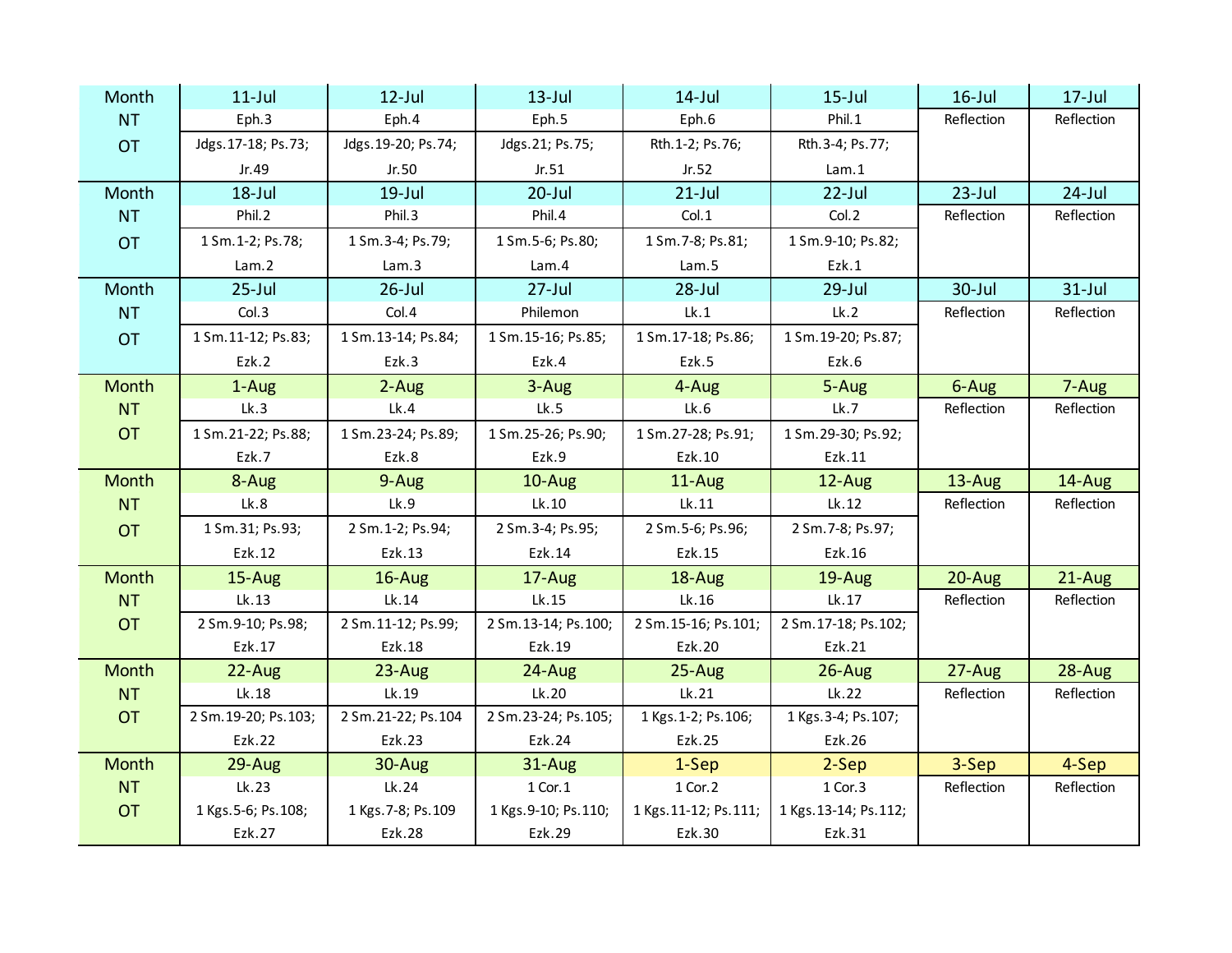| <b>Month</b> | 5-Sep                  | 6-Sep                 | 7-Sep                  | 8-Sep                  | 9-Sep                  | 10-Sep     | 11-Sep     |
|--------------|------------------------|-----------------------|------------------------|------------------------|------------------------|------------|------------|
| <b>NT</b>    | 1 Cor. 4               | 1 Cor. 5              | 1 Cor.6                | 1 Cor. 7               | 1 Cor.8                | Reflection | Reflection |
| <b>OT</b>    | 1 Kgs. 15-16; Ps. 113; | 1 Kgs. 17-18; Ps. 114 | 1 Kgs. 19-20; Ps. 115; | 1 Kgs. 21-22; Ps. 116; | 2 Kgs. 1-2; Ps. 117;   |            |            |
|              | Ezk.32                 | Ezk.33                | Ezk.34                 | Ezk.35                 | Ezk.36                 |            |            |
| <b>Month</b> | 12-Sep                 | 13-Sep                | 14-Sep                 | $15-$ Sep              | 16-Sep                 | 17-Sep     | 18-Sep     |
| <b>NT</b>    | 1 Cor.9                | 1 Cor. 10             | 1 Cor. 11              | 1 Cor. 12              | 1 Cor. 13              | Reflection | Reflection |
| <b>OT</b>    | 2 Kgs. 3-4; Ps. 118;   | 2 Kgs. 5-6; Ps. 119   | 2 Kgs. 7-8; Ps. 119;   | 2 Kgs. 9-10; Ps. 119;  | 2 Kgs. 11-12; Ps. 119; |            |            |
|              | Ezk.37                 | Ezk.38                | Ezk.39                 | Ezk.40                 | Ezk.41                 |            |            |
| <b>Month</b> | 19-Sep                 | 20-Sep                | 21-Sep                 | 22-Sep                 | 23-Sep                 | 24-Sep     | 25-Sep     |
| <b>NT</b>    | 1 Cor. 14              | 1 Cor. 15             | 1 Cor. 16              | 2 Cor. 1               | 2 Cor. 2               | Reflection | Reflection |
| <b>OT</b>    | 2 Kgs. 13-14; Ps. 119; | 2 Kgs. 15-16; Ps. 119 | 2 Kgs. 17-18; Ps. 119; | 2 Kgs. 19-20; Ps. 119; | 2 Kgs. 21-22; Ps. 119; |            |            |
|              | Ezk.42                 | Ezk.43                | Ezk.44                 | Ezk.45                 | Ezk.46                 |            |            |
| <b>Month</b> | $26-Sep$               | $27-Sep$              | 28-Sep                 | 29-Sep                 | 30-Sep                 | 1-Oct      | $2$ -Oct   |
| <b>NT</b>    | 2 Cor. 3               | 2 Cor. 4              | 2 Cor.5                | 2 Cor.6                | 2 Cor. 7               | Reflection | Reflection |
| <b>OT</b>    | 2 Kgs. 23-24; Ps. 119; | 2 Kgs. 25; Ps. 119    | 1 Ch. 1-2; Ps. 120;    | 1 Ch.3-4; Ps.121;      | 1 Ch.5-6; Ps.122;      |            |            |
|              | Ezk.47                 | Ezk.48                | Dan.1                  | Dan.2                  | Dan.3                  |            |            |
| Month        | 3-Oct                  | 4-Oct                 | 5-Oct                  | 6-Oct                  | 7-Oct                  | 8-Oct      | 9-Oct      |
| <b>NT</b>    | 2 Cor.8                | 2 Cor.9               | 2 Cor. 10              | 2 Cor. 11              | 2 Cor. 12              | Reflection | Reflection |
| <b>OT</b>    | 1 Ch. 7-8; Ps. 123;    | 1 Ch.9-10; Ps.124;    | 1 Ch. 11-12; Ps. 125;  | 1 Ch. 13-14; Ps. 126;  | 1 Ch. 15-16; Ps. 127;  |            |            |
|              | Dan.4                  | Dan.5                 | Dan.6                  | Dan.7                  | Dan.8                  |            |            |
| Month        | 10-Oct                 | 11-Oct                | 12-Oct                 | $13$ -Oct              | 14-Oct                 | 15-Oct     | 16-Oct     |
| <b>NT</b>    | 2 Cor. 13              | $1$ Tim. $1$          | 1 Tim. 2               | 1 Tim.3                | 1 Tim.4                | Reflection | Reflection |
| <b>OT</b>    | 1 Ch. 17-18; Ps. 128;  | 1 Ch. 19-20; Ps. 129; | 1 Ch. 21-22; Ps. 130;  | 1 Ch. 23-24; Ps. 131;  | 1 Ch. 25-26; Ps. 132;  |            |            |
|              | Dan.9                  | Dan. 10               | Dan.11                 | Dan. 12                | $H$ os.1               |            |            |
| Month        | 17-Oct                 | 18-Oct                | 19-Oct                 | $20$ -Oct              | 21-Oct                 | 22-Oct     | $23$ -Oct  |
| NT           | 1 Tim.5                | 1 Tim.6               | $2$ Tim. $1$           | 2 Tim. 2               | $2$ Tim. $3$           | Reflection | Reflection |
| <b>OT</b>    | 1 Ch. 27-28; Ps. 133;  | 1 Ch. 29; Ps. 134;    | 2 Ch. 1-2; Ps. 135;    | 2 Ch. 3-4; Ps. 136;    | 2 Ch.5-6; Ps.137;      |            |            |
|              | Hos.2                  | Hos.3                 | Hos.4                  | Hos.5                  | Hos.6                  |            |            |
| Month        | 24-Oct                 | $25-Oct$              | $26$ -Oct              | $27-Oct$               | 28-Oct                 | 29-Oct     | 30-Oct     |
| <b>NT</b>    | 2 Tim.4                | Titus1                | Titus2                 | Titus3                 | $1$ Jn. $1$            | Reflection | Reflection |
| <b>OT</b>    | 2 Ch. 7-8; Ps. 138;    | 2 Ch. 9-10; Ps. 139;  | 2 Ch. 11-12; Ps. 140;  | 2 Ch. 13-14; Ps. 141;  | 2 Ch. 15-16; Ps. 142;  |            |            |
|              | Hos.7                  | Hos.8                 | Hos.9                  | Hos. 10                | Hos.11                 |            |            |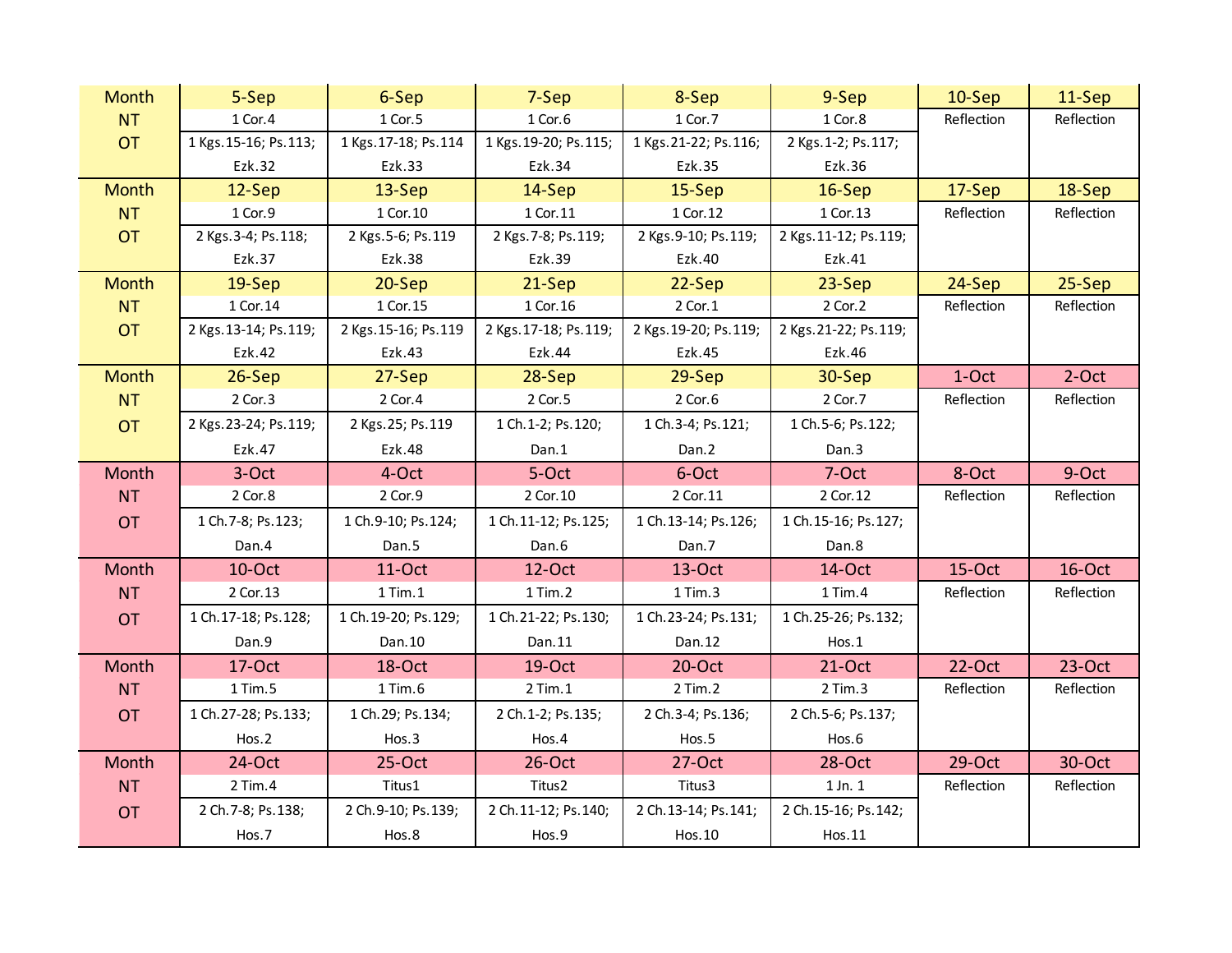| Month        | 31-Oct                | 1-Nov                 | 2-Nov                 | 3-Nov                 | 4-Nov                 | 5-Nov      | 6-Nov      |
|--------------|-----------------------|-----------------------|-----------------------|-----------------------|-----------------------|------------|------------|
| <b>NT</b>    | $1$ Jn. $2$           | $1$ Jn. $3$           | $1$ Jn. $4$           | $1$ Jn.5              | $2$ Jn. $1$           | Reflection | Reflection |
| <b>OT</b>    | 2 Ch. 17-18; Ps. 143; | 2 Ch. 19-20; Ps. 144; | 2 Ch. 21-22; Ps. 145; | 2 Ch. 23-24; Ps. 146; | 2 Ch. 25-26; Ps. 147; |            |            |
|              | Hos.12                | Hos.13                | Hos.14                | Joel 1                | Joel 2                |            |            |
| Month        | 7-Nov                 | 8-Nov                 | 9-Nov                 | 10-Nov                | 11-Nov                | 12-Nov     | 13-Nov     |
| <b>NT</b>    | 3 Jn.1                | 1 Pet. 1              | 1 Pet. 2              | 1 Pet. 3              | 1 Pet. 4              | Reflection | Reflection |
| <b>OT</b>    | 2 Ch. 27-28; Ps. 148; | 2 Ch. 29-30; Ps. 149; | 2 Ch.31-32; Ps.150;   | 2 Ch.33-34; Pro.1;    | 2 Ch.35-36; Pro.2;    |            |            |
|              | Joel 3                | Am.1                  | Am.2                  | Am.3                  | Am.4                  |            |            |
| Month        | 14-Nov                | 15-Nov                | 16-Nov                | 17-Nov                | 18-Nov                | 19-Nov     | 20-Nov     |
| <b>NT</b>    | 1 Pet. 5              | Jn.1                  | Jn.2                  | Jn.3                  | Jn.4                  | Reflection | Reflection |
| <b>OT</b>    | Ez.1-2; Pro.3;        | Ez.3-4; Pro.4;        | Ez.5-6; Pro.5;        | Ez. 7-8; Pro. 6;      | Ez.9-10; Pro.7;       |            |            |
|              | Am.5                  | Am.6                  | Am.7                  | Am.8                  | Am.9                  |            |            |
| Month        | $21-Nov$              | 22-Nov                | 23-Nov                | 24-Nov                | 25-Nov                | 26-Nov     | 27-Nov     |
| <b>NT</b>    | Jn.5                  | Jn.6                  | Jn.7                  | Jn.8                  | Jn.9                  | Reflection | Reflection |
| <b>OT</b>    | Neh. 1-2; Pro. 8;     | Neh.3-4; Pro.9;       | Neh.5-6; Pro.10;      | Neh. 7-8; Pro. 11;    | Neh.9-10; Pro.12;     |            |            |
|              | Obadiah 1             | Jon.1                 | Jon.2                 | Jon.3                 | Jon.4                 |            |            |
| Month        | 28-Nov                | 29-Nov                | 30-Nov                | 1-Dec                 | 2-Dec                 | 3-Dec      | 4-Dec      |
| NT           | Jn.10                 | Jn.11                 | Jn.12                 | Jn.13                 | Jn.14                 | Reflection | Reflection |
|              |                       |                       |                       |                       |                       |            |            |
| <b>OT</b>    | Neh.11-12; Pro.13;    | Neh.13; Pro.14;       | Es.1-2; Pro.15;       | Es.3-4; Pro.16;       | Es.5-6; Pro.17;       |            |            |
|              | Mic.1                 | Mic.2                 | Mic.3                 | Mic.4                 | Mic.5                 |            |            |
| <b>Month</b> | 5-Dec                 | 6-Dec                 | 7-Dec                 | 8-Dec                 | 9-Dec                 | 10-Dec     | 11-Dec     |
| <b>NT</b>    | Jn.15                 | Jn.16                 | Jn.17                 | Jn.18                 | Jn.19                 | Reflection | Reflection |
| <b>OT</b>    | Es. 7-8; Pro. 18;     | Es.9-10; Pro.19;      | Pro. 20; Nah. 1       | Pro.21; Nah.2         | Pro.22; Nah.3         |            |            |
|              | Mic.6                 | Mic.7                 |                       |                       |                       |            |            |
| <b>Month</b> | 12-Dec                | 13-Dec                | 14-Dec                | 15-Dec                | 16-Dec                | 17-Dec     | 18-Dec     |
| <b>NT</b>    | Jn.20                 | Jn.21                 | 1 Thess 1             | 1 Thess 2             | 1 Thess 3             | Reflection | Reflection |
| <b>OT</b>    | Pro. 23; Hab. 1       | Pro. 24; Hab. 2       | Pro. 25; Hab. 3       | Pro. 26; Zeph. 1      | Pro. 27; Zeph. 2      |            |            |
|              |                       |                       |                       |                       |                       |            |            |
| <b>Month</b> | 19-Dec                | 20-Dec                | 21-Dec                | 22-Dec                | 23-Dec                | 24-Dec     | 25-Dec     |
| <b>NT</b>    | 1 Thess 4             | 1 Thess 5             | 2Thess 1              | 2Thess 2              | 2Thess 3              | Reflection | Reflection |
| <b>OT</b>    | Pro.28; Zeph.3        | Pro. 29; Hag. 1       | Pro.30; Hag.2         | Pro.31; Zech.1        | Ecc.1;Zech.2          |            |            |